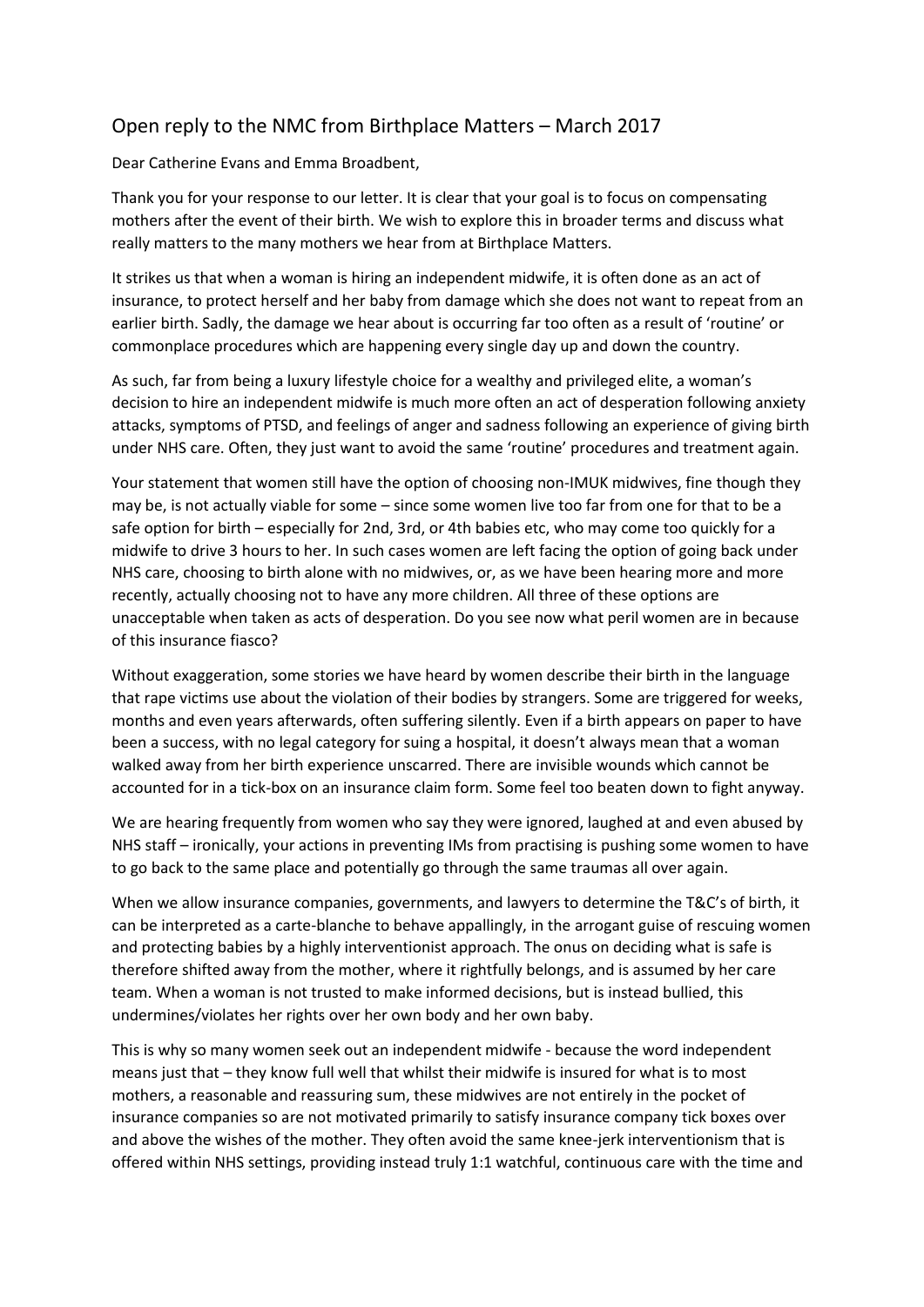space to be with-woman in the way that midwives in hospitals cannot due to restraints outside of their own control. Without wishing to offend individual midwives within the NHS who offer sterling care, we feel that this continuity actually makes independent midwifery a much safer model.

Even the very best NHS midwives will sometimes admit they are just too busy to truly give the full care and attention they would wish they could give to women, knowing that CTG monitors are a poor substitute for 1:1 care and have not been shown to have saved even one life. Even in those places where the NHS aspires to offer truly holistic care, it is not always consistently available for all women coming through the doors. When women are lucky enough to receive truly individualised and holistic care it is more often than not at a personal cost to a midwifes career progression.

There are so many good NHS midwives working within the system who are being disciplined and over-ruled to satisfy bosses who are thinking of insurance and malpractice tick-boxes first and foremost. Many are leaving the system altogether due to stress and burnout in their attempt to balance gold standard care with restrictions from on high. As well as working within ever more restrictive insurance company T&C's, it must also be said that the over-riding of mothers' wishes within the NHS is done in a spirit of old-fashioned paternalism which is very tiring for women to have to put up with in 2017 after all the gains we have made to improve women's rights elsewhere.

In the light of what we have discussed above, we at Birthplace Matters feel that the NMC's definition of what it means to protect women and their babies needs to be re-evaluated. In 2017, it ought to mean so much more than a woman's ability to claim financial reimbursement in the event of lifechanging birth complications – since no insurance company should have a monopoly on defining what those complications are. Clearly, many women are left scarred by their birth experiences in ways that are invisible, but are very real and life-changing for themselves and their babies in ways that affect whole families. Offering a wildly inflated sum like £10m is meaningless to a mother who has to drive a 10 mile detour so she doesn't have to go past a hospital where she gave birth and who does not want to relive the trauma all over again by pursuing a legal case – especially if the hospital closes ranks and proposes what constitutes harm by their own definition only, ignoring or belittling her complaints.

The insurance cartel that is taking over birth practice is turning this very natural process into an increasingly clinical event with unhappy consequences for many mothers and babies. If such insurance-dominated practice was translating into safer and more satisfying birth it would make sense – yet the opposite seems to be true, judging by the soaring rate of inductions and other interventions which drive up the cesarean rate.

We ask that you pay attention to the voices in the [#savethemidwife](https://www.facebook.com/hashtag/savethemidwife?source=feed_text&story_id=644183162435835) campaign and recognise the ridiculousness of telling independent midwives they are not insured for enough without stating what 'enough' is, leaving them and their clients in a state of confusion and despair.

Why not let mothers decide on what level of insurance they want to choose rather than letting the insurance companies dictate whether a woman can afford an independent midwife, or not? Independent should mean just that – forcing them to fall in line with the NHS suggests you do not appreciate the difference between the two uniquely different models. They should remain separate as they have been to date, and women should rightfully be at the helm in choosing what they need.

Yours in frustration,

Paula, Jeanette and Anna - The Birthplace Matters Team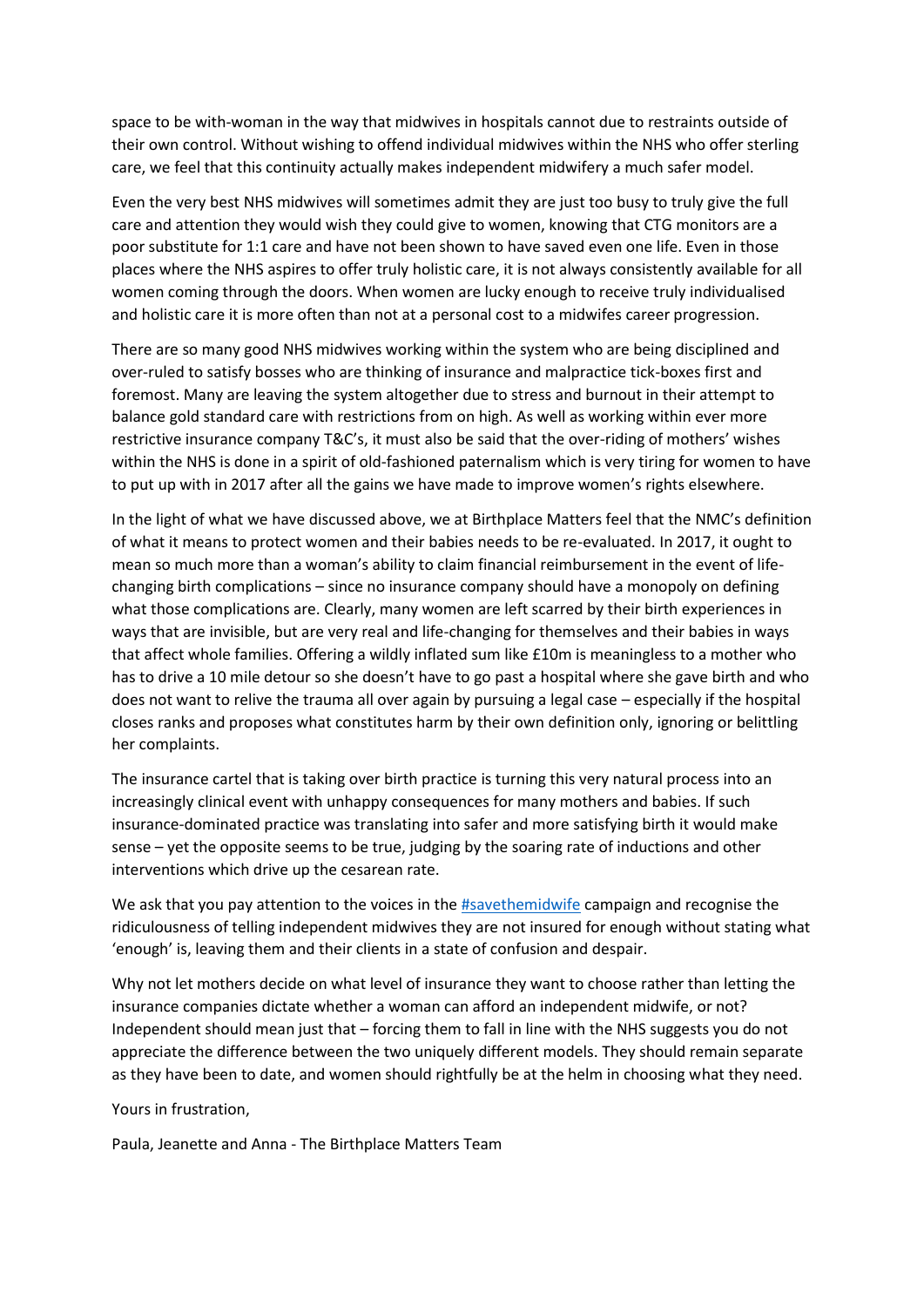# Women Speak Up for Independent Midwifery

# Birth stories March 2017

These are just a few voices from mothers and midwives talking about their birth experiences. It is interesting to note that even in situations where birth did not go smoothly, the experience of mothers and their journey into mothering that baby after their birth is often so much more positive with the loving support of a personal 1:1 independent midwife – something the NHS as a whole cannot replicate.

All stories are shared with permission.

## \*\*\*\*\*\*\*\*\*\*\*\*\*\*\*\*\*\*\*\*\*\*\*\*\*\*\*\*\*\*\*\*\*\*\*\*\*\*\*\*\*\*\*\*\*\*\*\*\*\*\*\*\*\*\*\*\*\*\*\*\*\*\*\*\*\*\*\*\*\*\*\*\*\*\*

## Caroline Leitch

"It's very clear there are so many women suffering from birth trauma physically, emotionally and psychologically.

As a midwife within the NHS I have been complicit in sub-standard care.

I have left high risk women on CTG'S to run to the other women I am simultaneously caring for. You do your bit and stand up to the obstetrician who wants to do his delivery suite ward round and enter every room. You block the door. You delay the partogram with women ...go have a walk, have a shower. You use every tactic to support women and their choices. But you cannot match true one to one care… The system, the litigation-oriented practice, the obstetric model of care, the over medicalisation of birth is the problem.

As a mother...I have experienced it. 1st section due to "failed" IOL led to 3 further sections. Placenta previa near missed preterm birth at 26 weeks got to 32weeks in bed rest in Portsmouth hospital 3hrs drive from family confined to a room for weeks on end rushed to theatre with every bleed.

Then uterine rupture and very poorly 33 weeker with my 4th baby… all very unpleasant. All a cascade from that 1st section. Caesareans aren't always about healthy baby...they have devastating consequences for future pregnancies. "

## Belinda Fountaine

"My first baby was born at 42+1 via an induced labour followed by a cascade of interventions; epidural, episiotomy, forceps. I was left unable to walk (due to undiagnosed PGP), with a pressure sore the size of a small frying pan (I wasn't moved after the epidural), and my baby was put in a cot 20cm out of my reach. Overstretched maternity services meant I never met the same midwife twice, throughout my pregnancy, I was told I would be induced at 41 weeks (no options given) and I spent several hours in recovery in a hallway. I walked away and swore I'd never birth in hospital again.

My second baby was hypnobirthed in a home waterbirth at 41+2. Once again, I never saw the same midwife twice. Every appointment I had to argue for home birth and was told I wasn't 'allowed' to have one. I faced derision, prejudice and downright bullying. I was told I was too overweight (and given slimming world vouchers) I was told I'd haemorrhaged in my first delivery (first I'd heard about it!), I was told by the SOM if I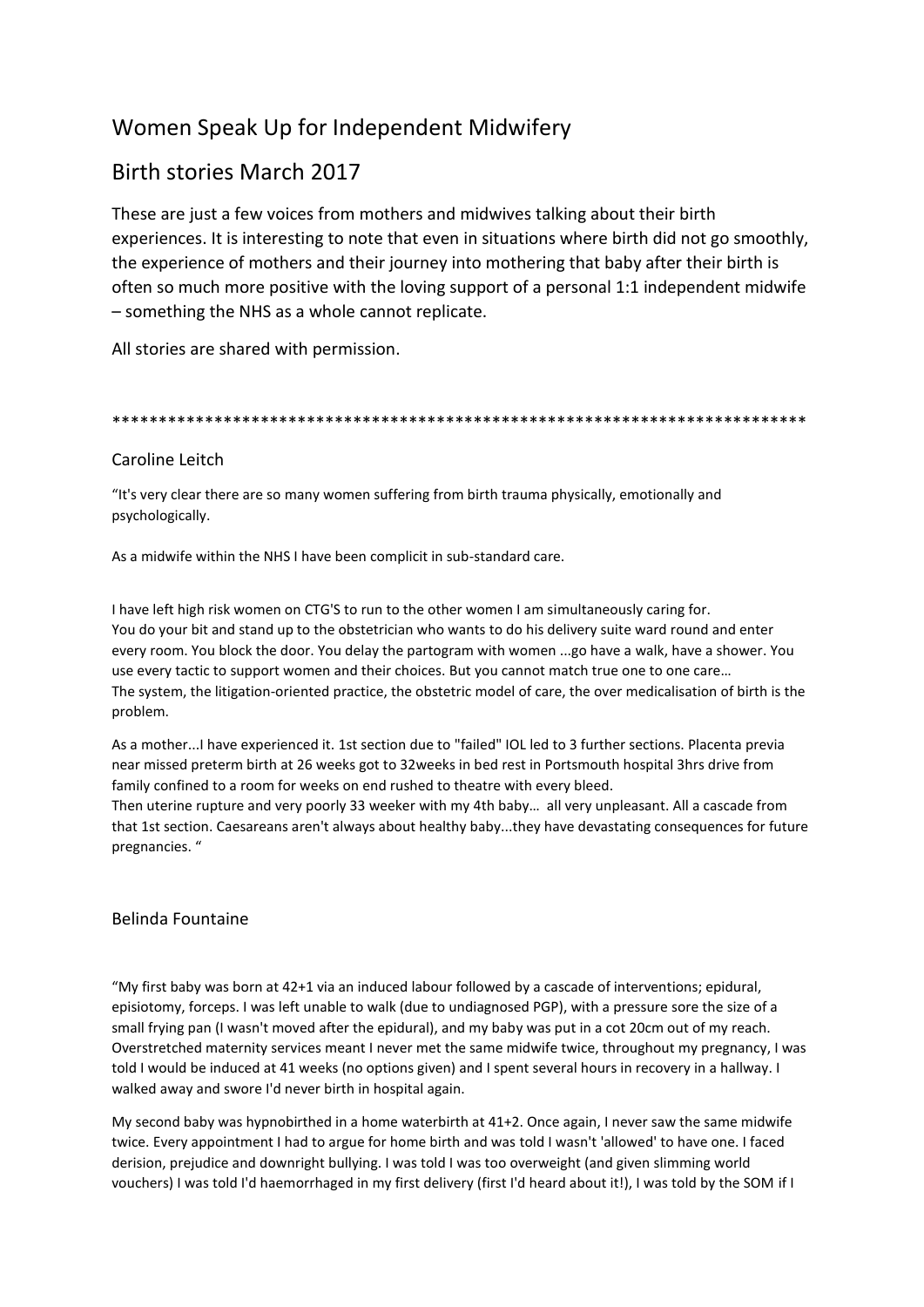home birthed, my baby would die. When the midwife arrived, I was told I wasn't 'allowed' to get into the birth pool. I got in anyway. My delivery went so smoothly the attending midwives weren't even aware I had delivered my sons head. When I told them, they got flustered and started firing information at me. She said she couldn't 'reach' me in the pool and ordered me to get out (I ignored her). I delivered my son into the water and reached down to receive him myself. None of the midwives I saw had any belief in me or my ability to birth my baby and I did not trust them.

After my experiences with my first 2 births, I wanted to have continuity of care with someone I could trust. I wanted to choose when and where and how I gave birth. I was tired of explaining myself repeatedly and arguing the same points over and over. I wanted a midwife who understood hypnobirthing and would respect my space while I was focused on what I was doing. I wanted my older children to view birth as normal and natural. I didn't want to go away pregnant and come back with a baby, I wanted our baby to be welcomed into the world in their own home with their own family attending. I was so blessed to have the services of Liz [Nightingale,](https://www.facebook.com/liz.nightingale.10) [Meg Miskin-Garside](https://www.facebook.com/MegMiskin) and [Sarah Ifill](https://www.facebook.com/sarah.ifill.7) for the births of my youngest two children. Their care during my pregnancy, birth and after gave me the confidence to believe in myself as a woman, in my ability to grow my babies, to nurture and feed them and to follow my instincts in all aspects of my children's lives. I am a better woman and a better mother for having had the care and support of these amazing women."

## Elizabeth Collins

"At 42 weeks pregnant with my first child, broken by the system, I was bullied and coerced by various medical professionals into an unnecessary and unwanted induction because my baby was overdue. I spent all day crying and asked to go home since my arrival at 11am. By 8pm I was asked if I wanted a live baby by a wellmeaning midwife. My baby was showing no signs of distress but having suffered the loss of a baby in early pregnancy before, I finally relented and agreed to the induction.

Traumatised by my experience first time round, I have instructed a brilliant and highly specialised independent midwife to look after me during this pregnancy, who I trust implicitly. Already, she has helped heal so many wounds and has instilled me with so much hope for a better experience this time round. NMC – please don't take my choices away from me, without her I am without support at my home birth and will be forced to free birth."

## Laura Anderson

"I had a hospital birth in 2012 which went incredibly well, no complications or pain relief, but the aftercare was pretty shocking. I was fed a sandwich immediately after birth but they insisted I stayed in overnight.

There was no doctor available to discharge and when I suggested discharging myself and baby they jumped in and said I could discharge myself but I'd have to leave the baby there and if I tried to leave with both of us they would get social services involved! I stayed. I had the worst night's sleep I think I have ever had. A lady on the ward spoke in Portuguese loudly on her phone all night and no one came to shut her up, even after pleads from the patients.

When I got pregnant in early 2015 there was no way I was going back to hospital to have a baby. In between children I'd also had an appendectomy and the aftercare again was rubbish. However, there was a problem. My local trust had removed homebirth as an option and the only option was to have a hospital birth. They were building a new Midwife Led Birth Unit but it wasn't due to open until a month after my baby was due. Then my lovely mum came to the rescue. She had noticed an advert in our local NCT magazine for an independent midwife and as an ex-midwife she knew that they were as good as an NHS midwife.

I contacted her and another independent midwife who would come to the area to see who I would get on with the best. I chose the more experienced midwife and my mum offered to pay as she knew how much I had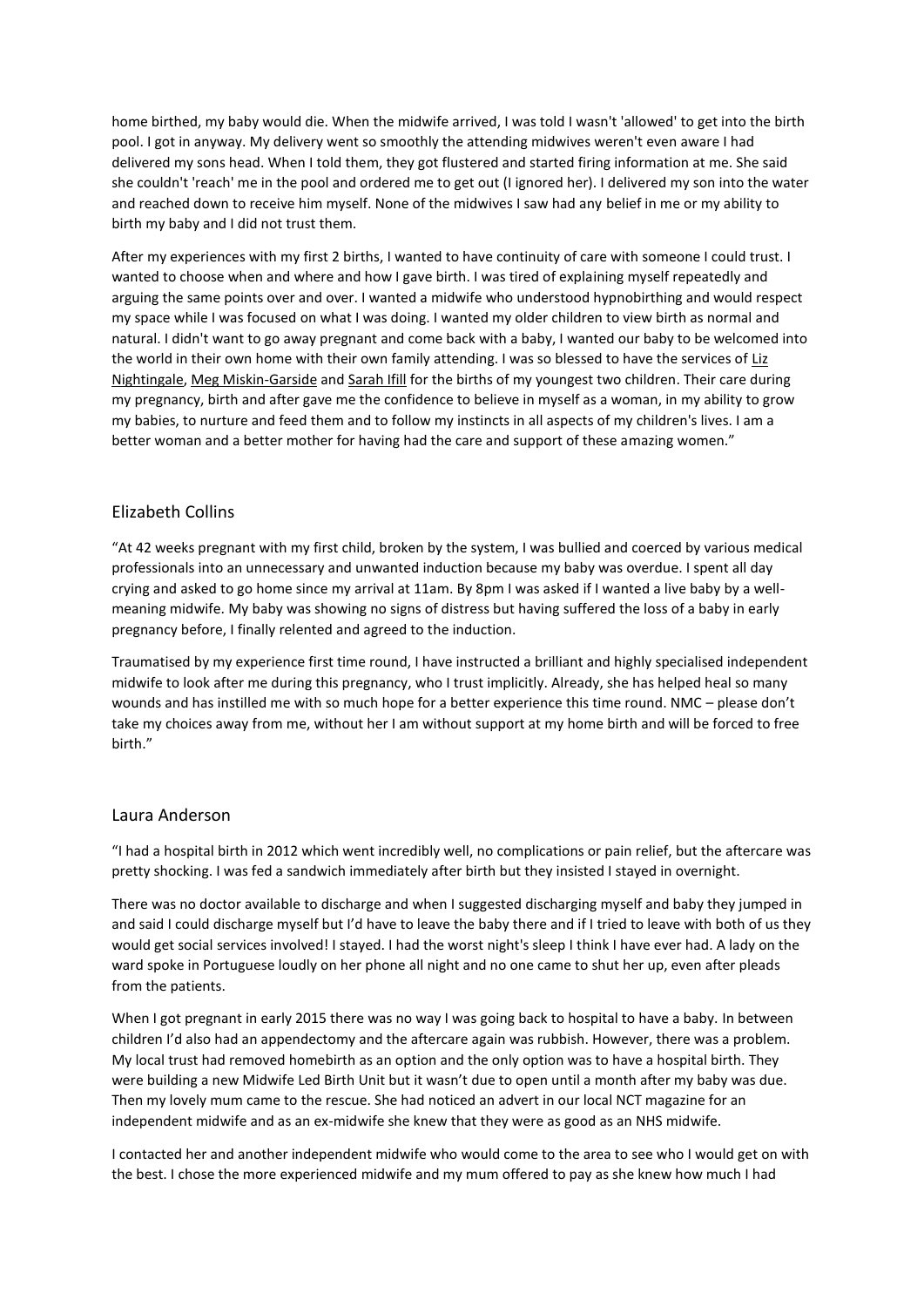hated my first experience… My independent midwife was the best thing about my second labour and birth. She was calming and I got to know her - she trusted me.

I had a very hard labour with my baby getting stuck and no progression but she trusted my instincts and I trusted hers. I know being at hospital it would have been incredibly different. I gave birth to my second child, a daughter, in the back of an ambulance delivered by my independent midwife half a mile from my house on the way to hospital. She even sided with me asking the ambulance crew to turn around and take me home.

After a 20-hr labour and 6 hours stuck at 6-7cm dilated, if I had been in a hospital I would have been put on a drip and epidural and I would have most likely had an emergency c-sec. I ended up with a natural delivery with just gas and air. I will forever be grateful to the most fantastic independent midwife and if I ever had another baby it would be the option I would choose. Now not only for birth but my entire care.

I believe that every woman should be able to choose her care. One person may get every form of care available but there will be women who, like me, don't get a choice. This was my way out of being told what to do by my local NHS trust. Getting out of my only "choice" that I didn't agree with. Something that I never wanted to experience again. Why should women feel that they don't deserve to not have that choice?"

### Emma Connelly

" I had a consultant, a registrar and an anaesthetist do this between my open legs - I'll never forgot how unprofessional they were."

#### Louise Park

"My Independent midwife colleagues empowered me to homebirth with NHS midwives, when my consultant was pushing me to have a medicalised hospital birth"

### Sarah Dixon

"I didn't want to give birth in hospital; past experience meant it didn't feel like a safe place for me. Choosing an IM reassured me that I had the best chance of birthing at home, and if I needed to go to hospital I would have an amazing advocate.

My independent midwives provided all my antenatal care, allowing me to feel informed, supported and nurtured."

#### Laura Harben

"My refusal to be induced, going to 42 weeks and 3 days, resulted in the removal of my birth choices. A 'long labour resulted in pressure to go against birth preferences. A Huge spiral of interventions resulted in trauma and emergency caesarean. I birthed through tears. Not the kind of tears I had envisaged. How I wish I'd been guided throughout by an independent midwife. How I wish I had the choice to have one next time"

#### Hannah Palamara

"Having two independent midwives for the birth of my son changed my life forever. After two previous traumatic caesareans, the NHS advised me to have another one. They did not support my plans for a vaginal birth and made me feel crazy for planning one. The care I received from my IMs made me believe in myself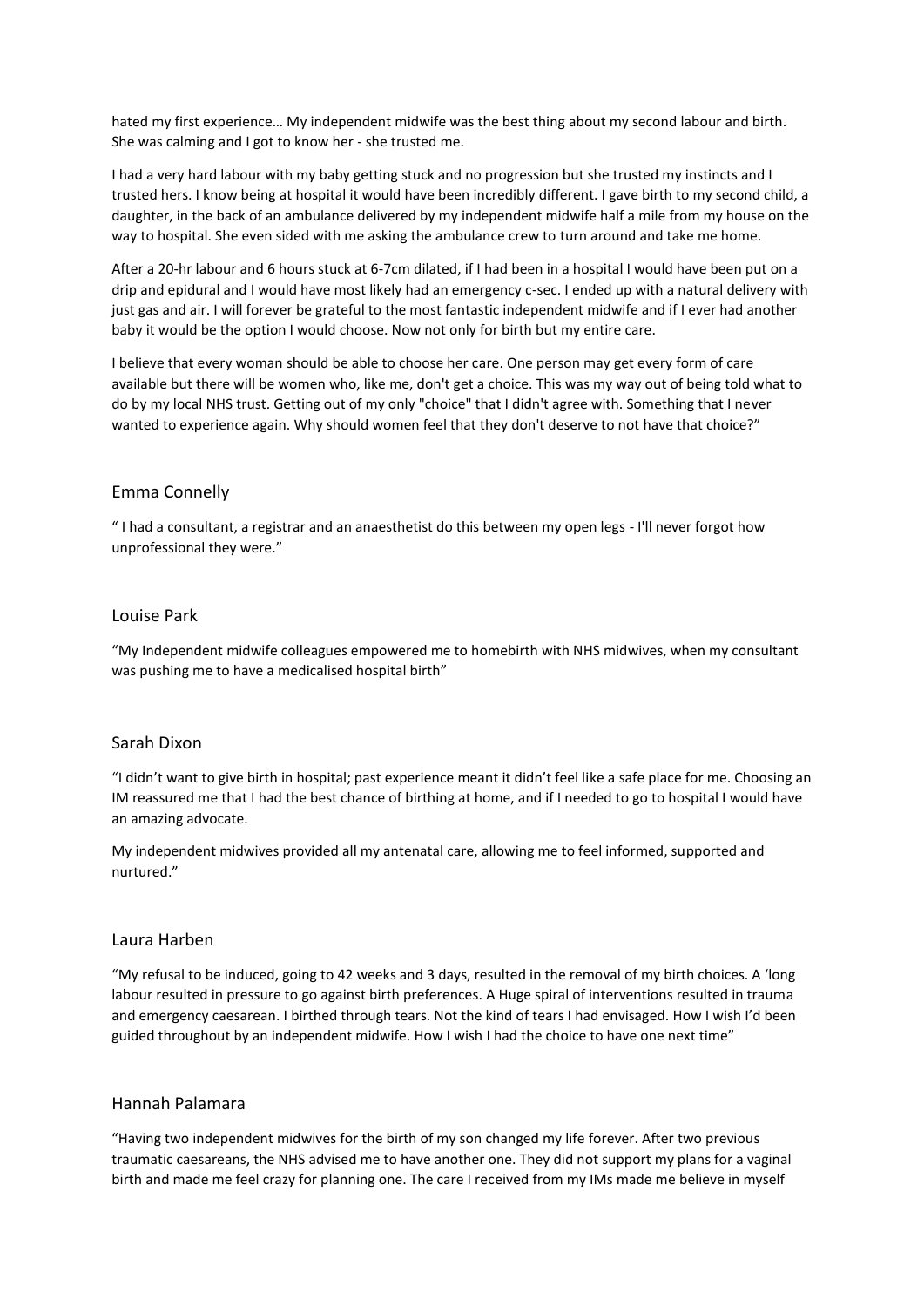and my ability to give birth at home. The birth was so beautiful and empowering and it changed me and healed me in so many ways. We need independent midwives"

#### Anonymous (to protect identity)

"Being from abroad, I didn't know what to expect in the NHS. I found out very early on that even at 10 weeks the system wasn't geared up to help support women with more complex needs where I live locally. As a survivor of long term abuse and molestation as a child, I have complicated emotional needs which I have spent years in therapy dealing with and undergoing CBT so I can manage the landscape of my life emotionally on a day to day basis successfully. I'm in tune with my needs, the support I have to have to manage those, and also my family relationships because they aren't aware of the situation (I've never told my family as it would rip them apart and they wanted to be with me at my birth). The situation was incredibly delicate and someone doing the wrong thing can literally set off a tide of emotional vulnerability or increase my stress levels significantly (i.e. protecting my family); and I didn't want to start my journey into motherhood with those feelings or a situation happening if I could avoid it.

When at our booking in appointment, we hadn't been referred to the right hospital (our GP didn't know to make the referral) and when my blood results never appeared (I'm A-, but since I knew that the midwife never sent them and I had to tape a post-it into my birth notes), it became clear something wasn't right. I couldn't reconcile why some friends had had good births and others hadn't locally with our Trust. Subsequent research into our local area, statistics on intervention volumes, and the levels of midwife, combined with understanding the commitments made under Midwifery 2020 brought it into clarity; our area didn't have enough staff and this strained the system. Given the above, my husband and I debated for days as we could afford the commitment for an independent midwife, but the situation and my own needs really made that an easy choice. We negotiated a payment plan and we had our IMs, Corina and Eva.

They were great from the get go at around 16 weeks when we appointed them. We ran our care in tandem with the NHS and they helped us to navigate a system that felt a little like being through own there. In the wind. I had the typical awkward pregnancy; no sleep, nausea for nearly 20 weeks, sinus pain – but mostly I was told to just live with it. And that's the way the rest of my pregnancy would go by the NHS. They worked with me; listened to me; made suggestions to help get some relief and provided that emotional support to hang in there.

However none of us knew that unlike most women who have to fight to stop interventions or a birth they didn't want, we were going to have to fight to get the care I needed because I didn't present with the symptoms expected with typical NICE guidelines and I was considered fit and healthy. I started with severe right run pain and pain under my back and shoulder blades at 26 /27 weeks and I was told it was because the ligaments around my uterus were stretching. It was my baby getting lodged under my ribs, head up on a transverse diagonal. We were referred 3 times to the NHS by our IMs and there was also a late-night trip to the maternity A&E. It was the doctor who told me I was perfectly fine instead of bringing me back in for a simple ultrasound (the pain was a 9/10 on the pain scale)."

And then the itching started; I don't have words to describe the horror that is OC and how I made that through it having gone undiagnosed. I presented as atypical because the itching started at around the same time and it literally came on overnight all over my body; pins and needles, itching racing up my spine, my scalp, my eyes, inside my ears…. But it was too early; OC is only a third trimester condition according to the NICE guidelines and presents only as itching on the hands or feet; which it's not. And itching can start as early as 8 weeks. Significant fatigue, pale stools, dark urine; meconium in uterine; …. I also had excessive bleeding after my section. I had all the signs; but they never ran a bile acid test (I know as the two tests for OC are Liver Function and Bile acids. Bile acids take a minimum of 24 hours and I had all my results in less than 2. They never tested